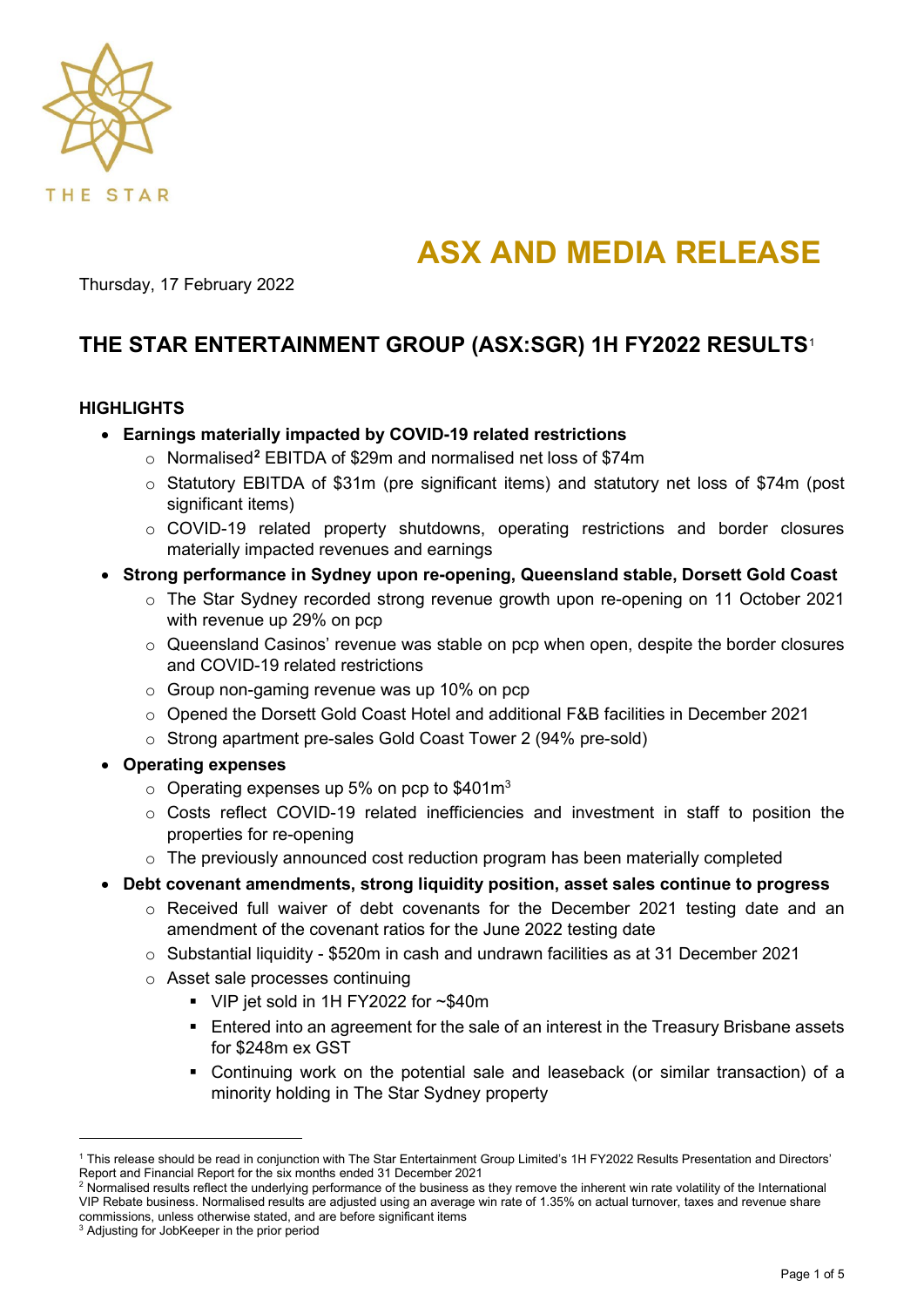| 1H FY2022 Financial Highlights    |      | <b>Statutory</b> |                | <b>Normalised</b> |
|-----------------------------------|------|------------------|----------------|-------------------|
| $\mathsf{sm}$                     |      | <b>vs</b> pcp    |                | vs pcp            |
| Gross Revenue                     | 581  | (23%)            | 580            | (22%)             |
| EBITDA (before significant items) | 31   | (87%)            | 29             | (87%)             |
| EBIT (before significant items)   | 72)  | (157%)           | '74)           | (162%)            |
| NPAT (before significant items)   | (73) | (208%)           | (74)           | (215%)            |
| <b>Statutory NPAT</b>             | 74)  | (249%)           | $\blacksquare$ |                   |

#### **Overview of 1H FY2022**

Chairman John O'Neill AO said: "The Group continued executing its strategy well in the context of the extraordinary COVID-19 related challenges. The fundamental earnings prospects for The Star's domestic business remain attractive. They are underpinned by valuable long-term licences in compelling locations while the transformation of our properties into globally competitive integrated resorts is nearing completion.

"The Star remains committed to maintaining a balance sheet that positions the Group for the post COVID-19 recovery. The Board has not declared an interim dividend for 1H FY2022 given the continuing impacts of COVID-19 on the business and, consistent with the December 2021 covenant waiver, cash dividends cannot be paid until gearing is below 2.5 times."

# **Sydney**

- Earnings significantly impacted by the property shutdown and COVID-19 related operating restrictions
- Strong domestic revenues on re-opening, up 28% on pcp from 11 October 2021, and approaching pre-COVID levels in November/December with strong improvement in mass revenues
- Non-gaming revenue up 46.5% on pcp from 11 October 2021

| <b>Normalised</b>    | <b>1H FY2022</b>        |               |  |
|----------------------|-------------------------|---------------|--|
|                      | $\mathbf{\mathfrak{m}}$ | <b>VS DCD</b> |  |
| <b>Gross Revenue</b> | 239                     | (39%)         |  |
| <b>EBITDA</b>        | (25)                    | (124%)        |  |
| <b>FRIT</b>          | '84'                    | (282%)        |  |

#### **Gold Coast**

- Earnings materially impacted by property shutdowns, COVID-19 related operating restrictions and border closures
- Domestic revenue up 6% on pcp with non-gaming revenue up 35% despite the shutdowns and more onerous operating restrictions as compared to the prior period
- The revenue performance reflects strong growth in peak periods (weekends/holidays) and softer performance in off-peak periods given the lack of interstate visitation
- Slots market share up

| <b>Normalised</b>    | <b>1H FY2022</b>                  |               |  |
|----------------------|-----------------------------------|---------------|--|
|                      | $\mathbf{\mathfrak{S}}\mathbf{m}$ | <b>VS DCD</b> |  |
| <b>Gross Revenue</b> | 180                               | 5%            |  |
| <b>EBITDA</b>        | 26                                | (50%)         |  |
| <b>FRIT</b>          | '5)                               | (125%)        |  |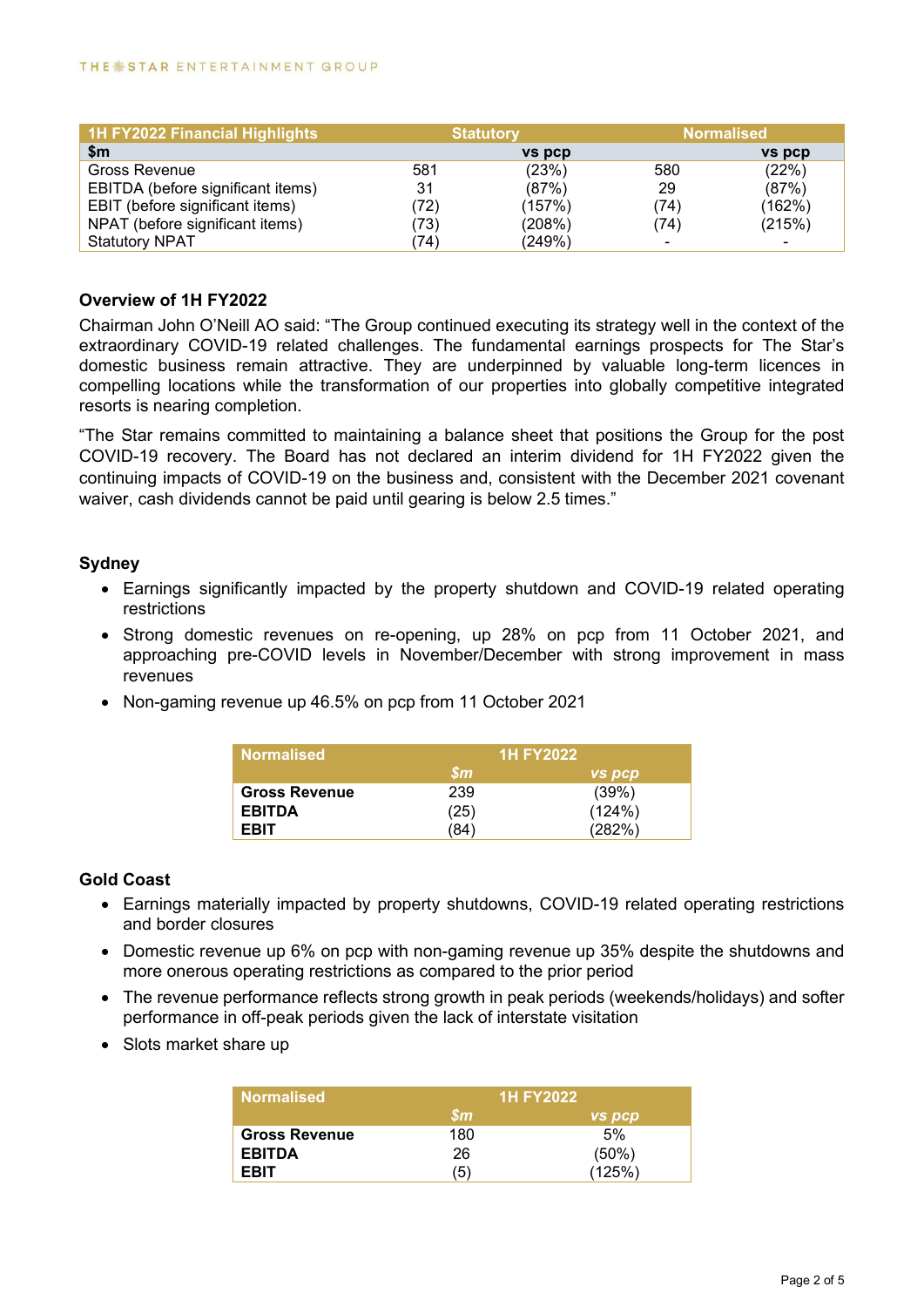#### **Brisbane**

- Earnings impacted by the property shutdowns and COVID-19 related operating restrictions
- Domestic revenue down 11%, impacted by the shutdowns and more onerous COVID-19 related operating restrictions as compared to the prior period
- Non-gaming revenue up 10% on pcp
- Softer CBD visitation impacted property visitation mid-week

| <b>Normalised</b>    | 1H FY20221             |               |
|----------------------|------------------------|---------------|
|                      | $\mathbf{\mathit{sm}}$ | <b>VS DCD</b> |
| <b>Gross Revenue</b> | 161                    | $(11\%)$      |
| <b>EBITDA</b>        | 29                     | (57%)         |
| <b>FRIT</b>          | 15                     | (71%)         |

#### **Balance sheet and capex**

- Net debt increased by \$52m during the period and net leverage increased to 5.2x given the impact of the property shutdowns and operating restrictions
- Substantial liquidity \$520m in cash and undrawn facilities as at 31 December 2021
- Received full waiver of debt covenants for the December 2021 testing date and an amendment of the covenant ratios for the June 2022 testing date
- 1H FY2022 capex \$66m, below D&A of \$103m, JV equity contributions \$11m
- FY2022 capex guidance remains \$125-150m with additional JV contributions of around \$35m

# **Priorities for the year ahead**

- AUSTRAC enforcement investigation The Star will continue to fully co-operate with AUSTRAC in relation to its requests for information and documents and the investigation
- ILGA Review the review of The Star Sydney is underway and the report to ILGA is expected by 30 June 2022
- Cashless gaming advance a roadmap towards cashless gaming alternatives
- Sydney slots seek to advance our proposal to government to increase the number of slots at Sydney
- Progress the asset sale opportunities
- Complete the opening of the Dorsett Gold Coast, continue to progress the construction of Tower 2, consider the timing of Tower 3 post the completion of the Tower 1 apartment settlements
- Continue to progress the construction of the QWB IRD, seek to resolve the builder claim, prepare for the opening of the IRD
- Sydney advance the masterplan for development opportunities

# **Trading Update and 2H FY2022 Outlook**

- Early 2H FY2022 trading has continued to be impacted by COVID-19 and the prevalence of the Omicron variant
- Omicron has had a material impact on visitation and the supply of products and services, however, this impact peaked in mid-January and has progressively eased
- In the period from 1 January 2022 to 13 February 2022, Group revenue is up 7% on pcp
	- $\circ$  Sydney revenue is up 20% on pcp with gaming revenue up 17% and non-gaming revenue up 46%
	- $\circ$  Queensland revenue is down 6% on pcp with gaming revenue down 12% on pcp and nongaming revenue up 32%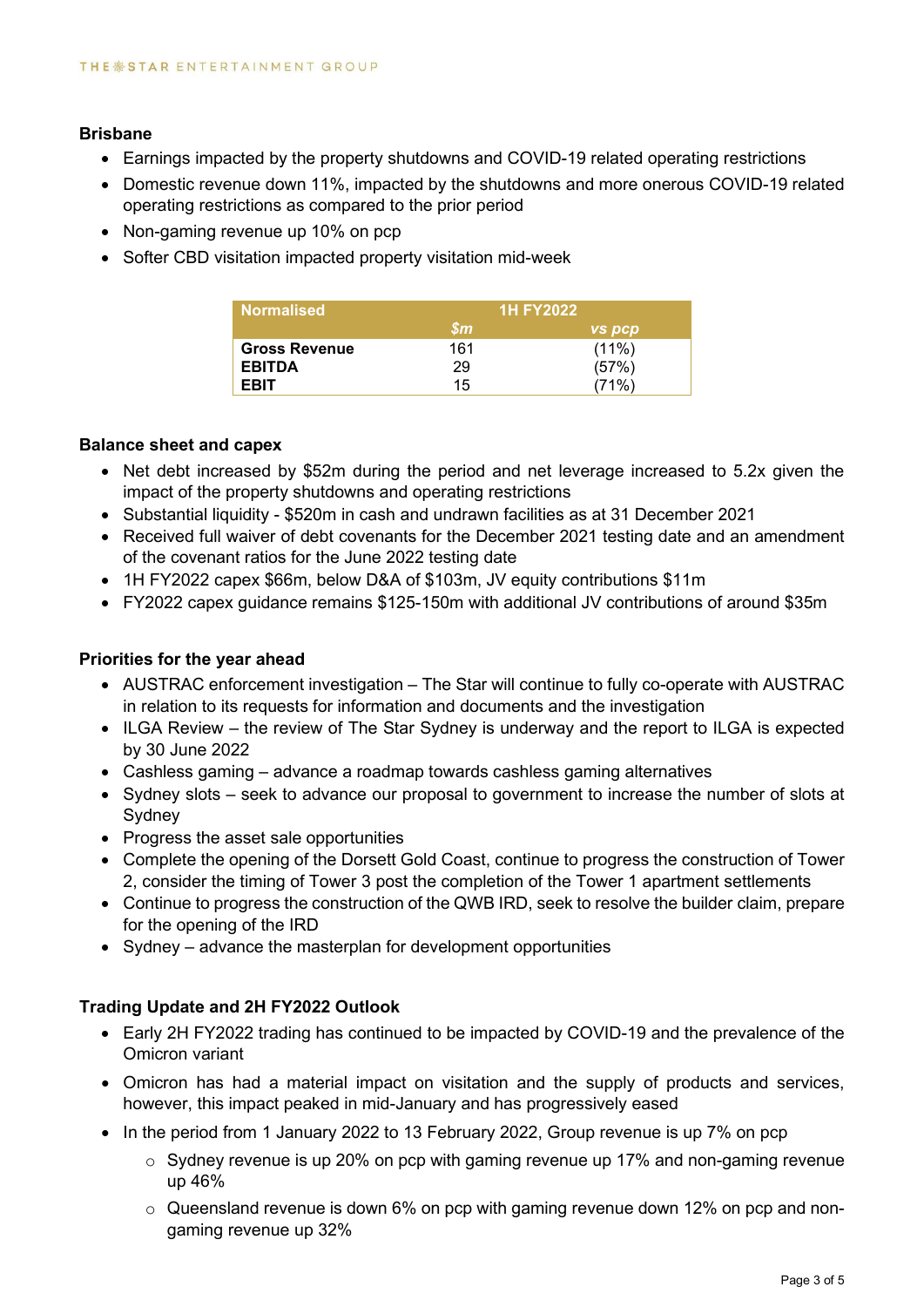Managing Director and Chief Executive Officer, Matt Bekier said: "Comprehensive actions to mitigate the impact of COVID-19 were implemented, safeguarding staff and customers. The properties reacted effectively to the many changes to operating conditions throughout the period.

"Execution of our long-standing growth strategy continued to plan over 1H FY2022. The Dorsett Gold Coast Hotel opened in December 2021 and The Star Residences, also in Tower 1, are scheduled to open in 4Q FY2022. Gold Coast Tower 2 apartment sales remain strong with 94% of the apartments pre-sold.

"Queen's Wharf Brisbane is anticipated to open progressively from mid CY2023. 64% of the gross floor area has been built out and the fit-out of the gaming floor is progressing.

"The past year has demonstrated how resilient our business is and how quickly customers return when the properties are allowed to open and operate under varying forms of restrictions. This gives us great confidence as vaccination levels increase and a return to normality approaches.

We would like to thank all of our guests and dedicated employees who have remained with us through these difficult times."

#### **For further information:**

| <b>Financial analysts</b> | Harry Theodore<br><b>Chief Financial Officer</b>                                     | Tel: + 61 2 9657 8040 |
|---------------------------|--------------------------------------------------------------------------------------|-----------------------|
|                           | Mark Wilson<br>General Manager Business Development and Investor<br><b>Relations</b> | Tel: + 61 407 145 501 |
| Media                     | Peter Jenkins<br><b>General Manager Media and Communications</b>                     | Tel: + 61 439 015 292 |